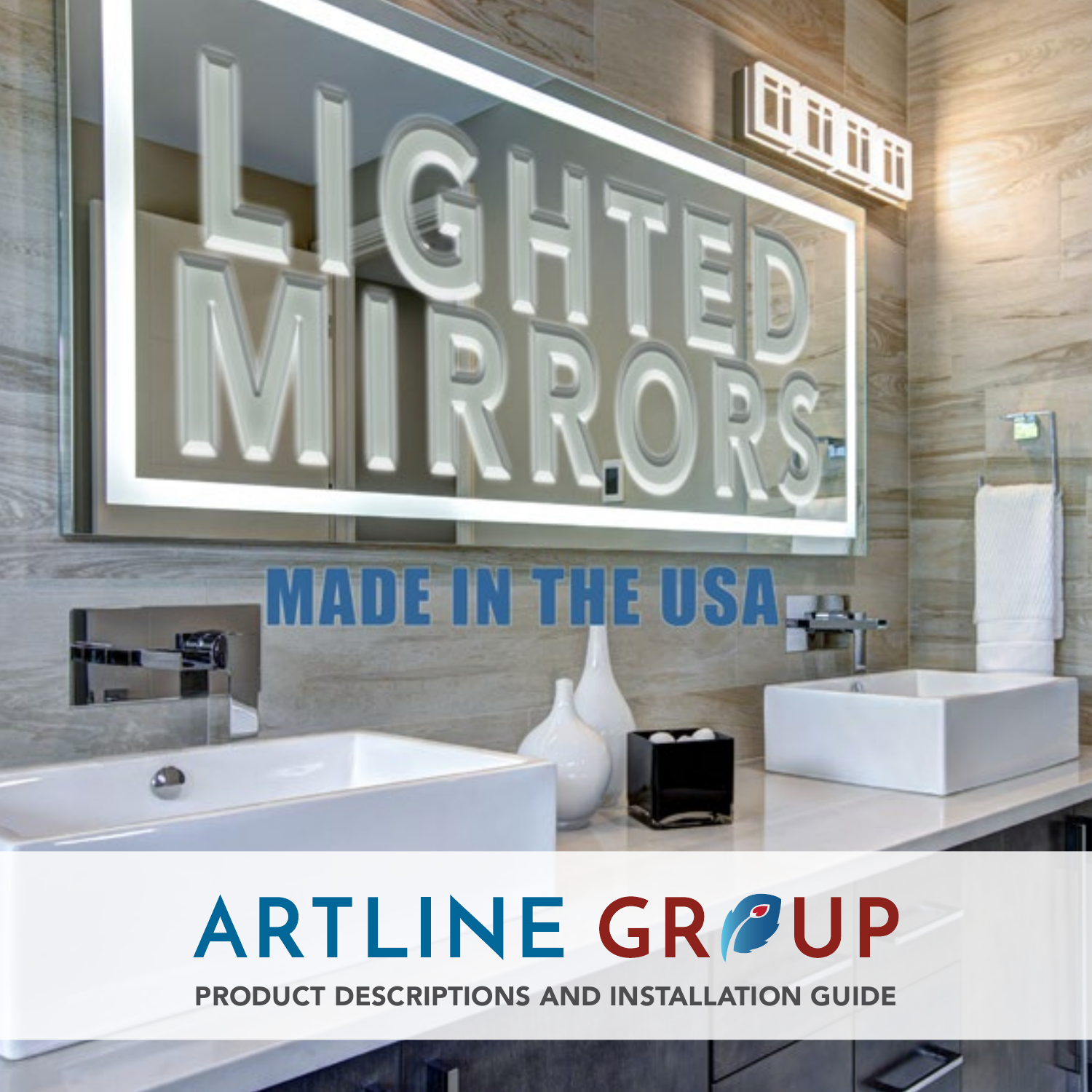## LIGHTED MIRRORS

Artline Group is your complete source for lighted mirrors. This catalog contains mirrors all made in the USA. This means shorter lead times for you. To make things even better, we offer custom sizes. If you don't see the size you need here, reach out to us at [help@artlinegroup.com](mailto:help%40artlinegroup.com?subject=).

### PREFERRED SUPPLIERS FOR





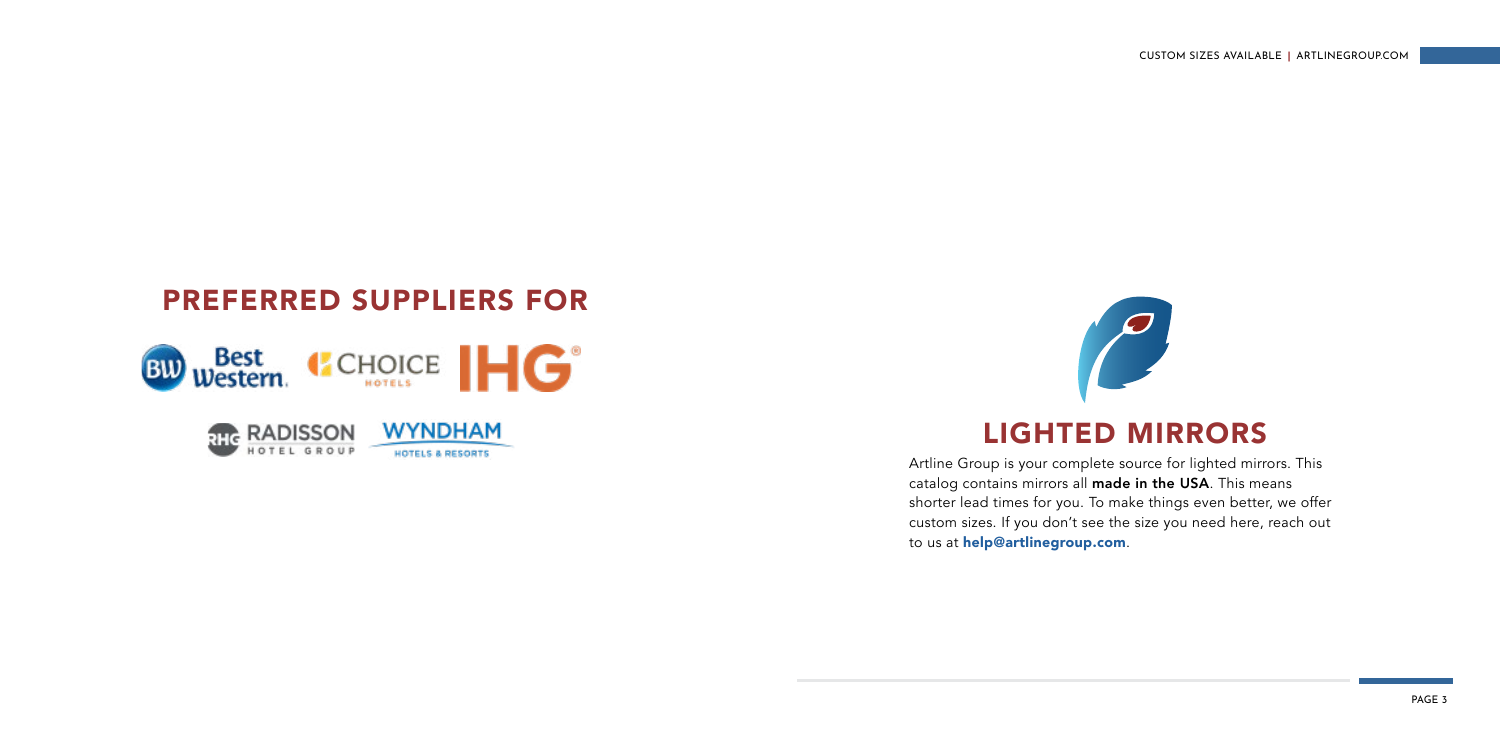- 
- 



### WALL GLOW 2-SIDED LIGHTED MIRROR

Two-sided LED Mirror with frosting to the edge (WG), Double strips. Orientation of the mirror can be changed. Includes security screw.

ITEM #: LM2WG-C2436 DIMENSION: 24 in x 36 in DIFFUSER INCLUDED: Yes COLOR TEMP: 3000 K LUMENS: 4600 ELECTRICAL: Hardwired or plug





**SHOP** 

### WALL GLOW 2-SIDED LIGHTED MIRROR

Two-sided LED Mirror with frosting to the edge (WG), Double strips. Orientation of the mirror can be changed. Includes security screw.

ITEM #: LM2WG-C3636 DIMENSION: 36 in x 36 in DIFFUSER INCLUDED: Yes COLOR TEMP: 3000 K LUMENS: 4600 ELECTRICAL: Hardwired or plug



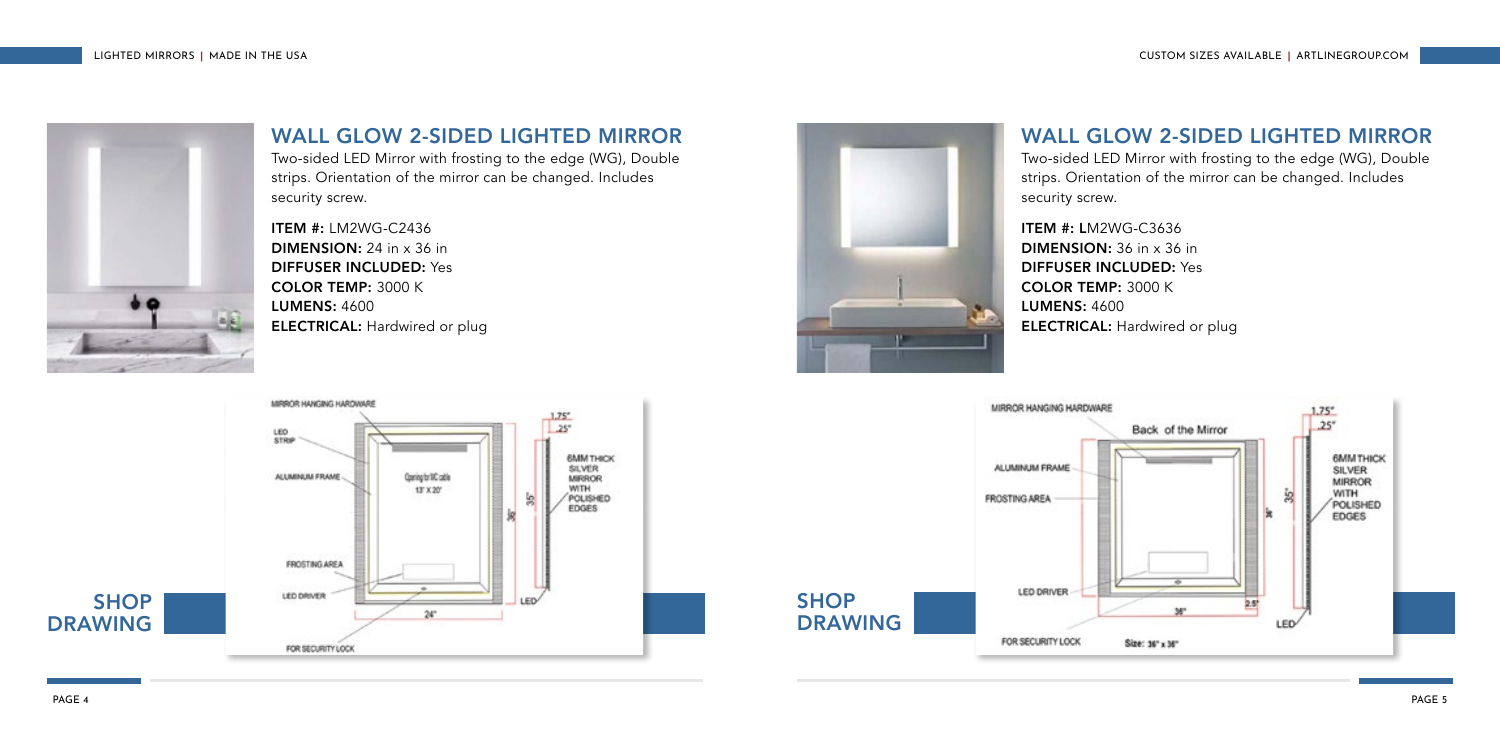



### WALL GLOW 2-SIDED LIGHTED MIRROR

Two-sided LED Mirror with frosting to the edge (WG), Double strips. Orientation of the mirror can be changed. Includes security screw.

ITEM #: LM2WG-C4836 DIMENSION: 48 in x 36 in DIFFUSER INCLUDED: Yes COLOR TEMP: 3000 K LUMENS: 4600 ELECTRICAL: Hardwired or plug

4-SIDED GLOW MIRRORS

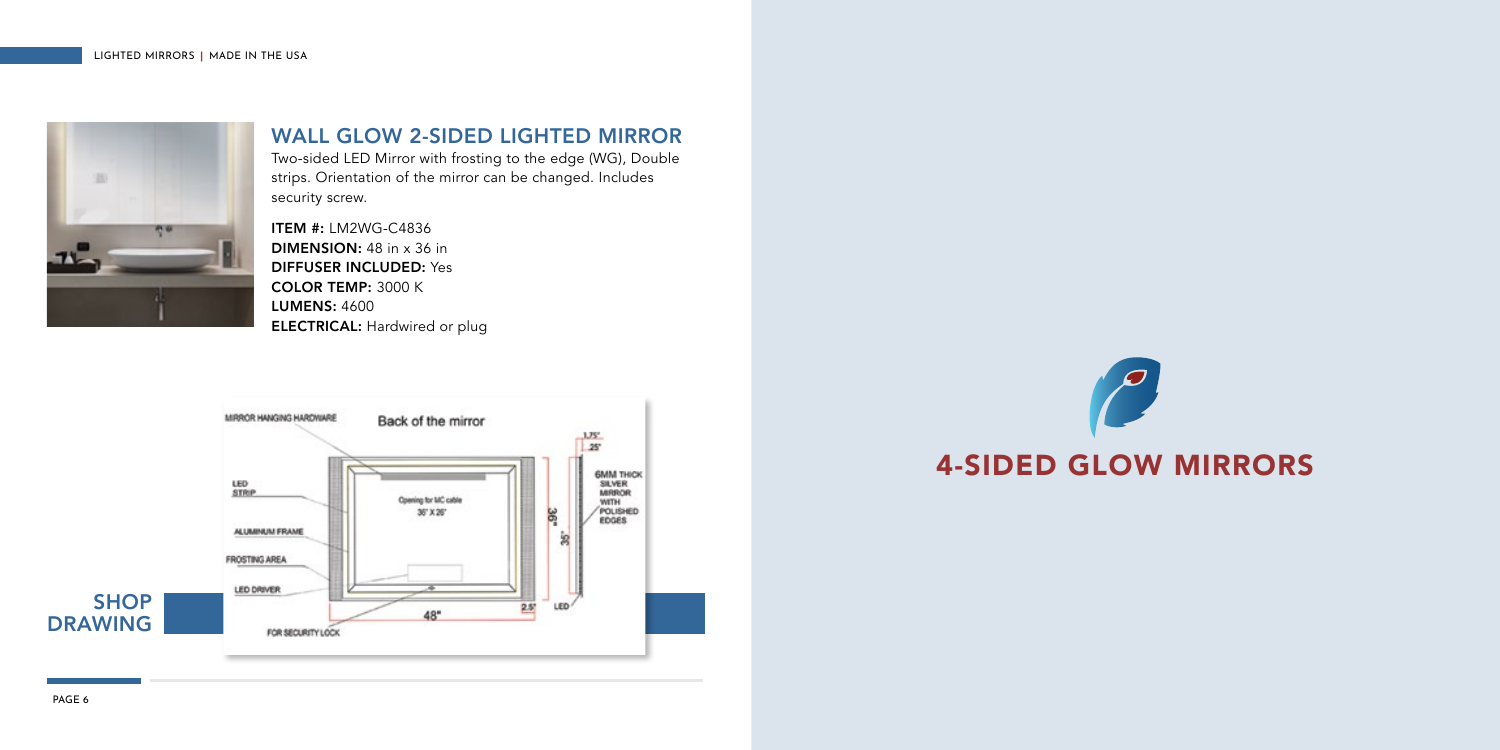

### WALL GLOW 4-SIDED LIGHTED MIRROR

Four-sided LED Mirror with frosting to the edge (WG), Double strips. Orientation of the mirror can be changed. Includes security screw.

ITEM #: LM4WG-C2436 DIMENSION: 24 in x 36 in DIFFUSER INCLUDED: Yes COLOR TEMP: 3000 K LUMENS: 6000 ELECTRICAL: Hardwired or plug



### WALL GLOW 4-SIDED LIGHTED MIRROR

Four-sided LED Mirror with frosting to the edge (WG), Double strips. Orientation of the mirror can be changed. Includes security screw.

ITEM #: LM4WG-C3636 DIMENSION: 36 in x 36 in DIFFUSER INCLUDED: Yes COLOR TEMP: 3000 K LUMENS: 7600 ELECTRICAL: Hardwired or plug



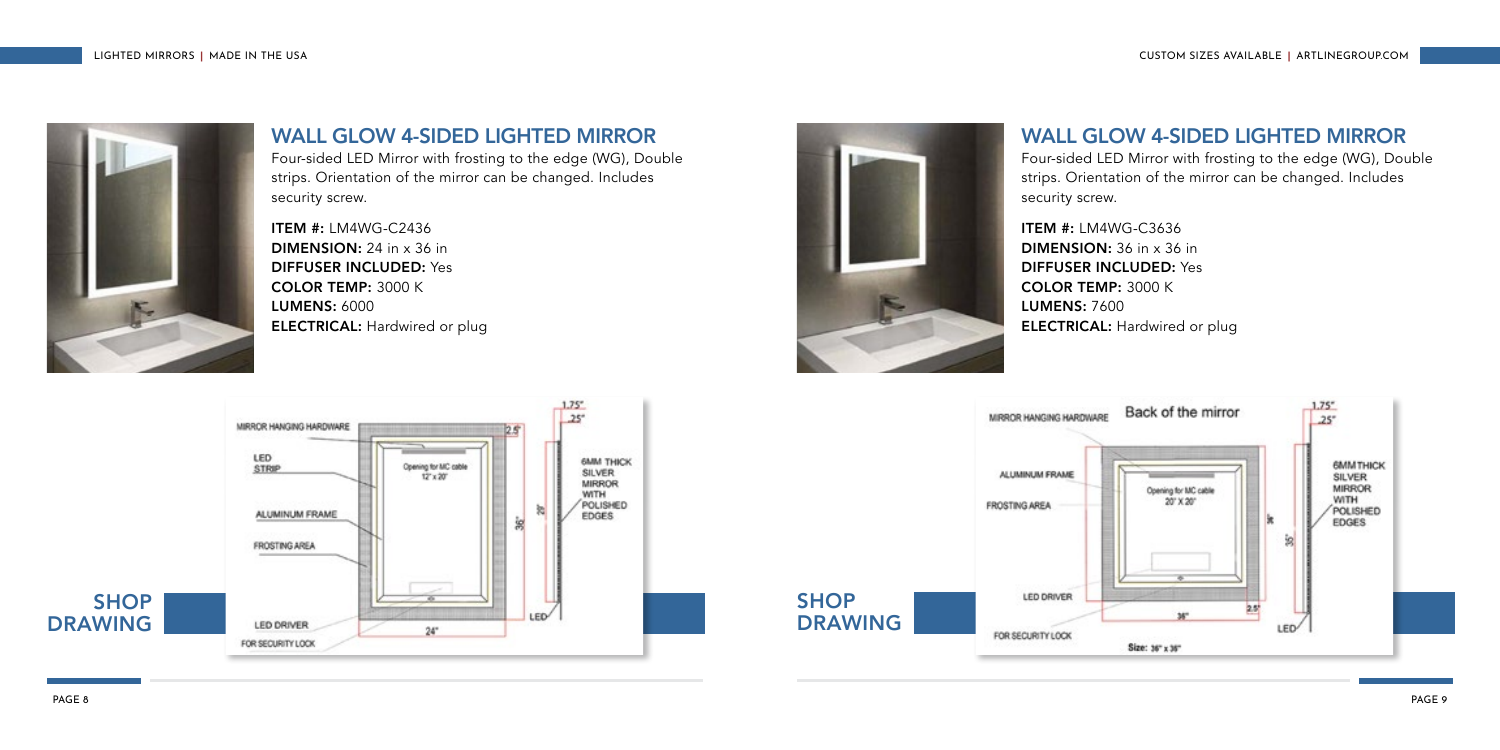



### WALL GLOW 4-SIDED LIGHTED MIRROR

Four-sided LED Mirror with frosting to the edge (WG), Double strips. Orientation of the mirror can be changed.

ITEM #: LM4WG-C4836 DIMENSION: 48 in x 36 in DIFFUSER INCLUDED: Yes COLOR TEMP: 3000 K LUMENS: 9000 ELECTRICAL: Hardwired or plug

4-SIDED INSET LIGHTED MIRRORS

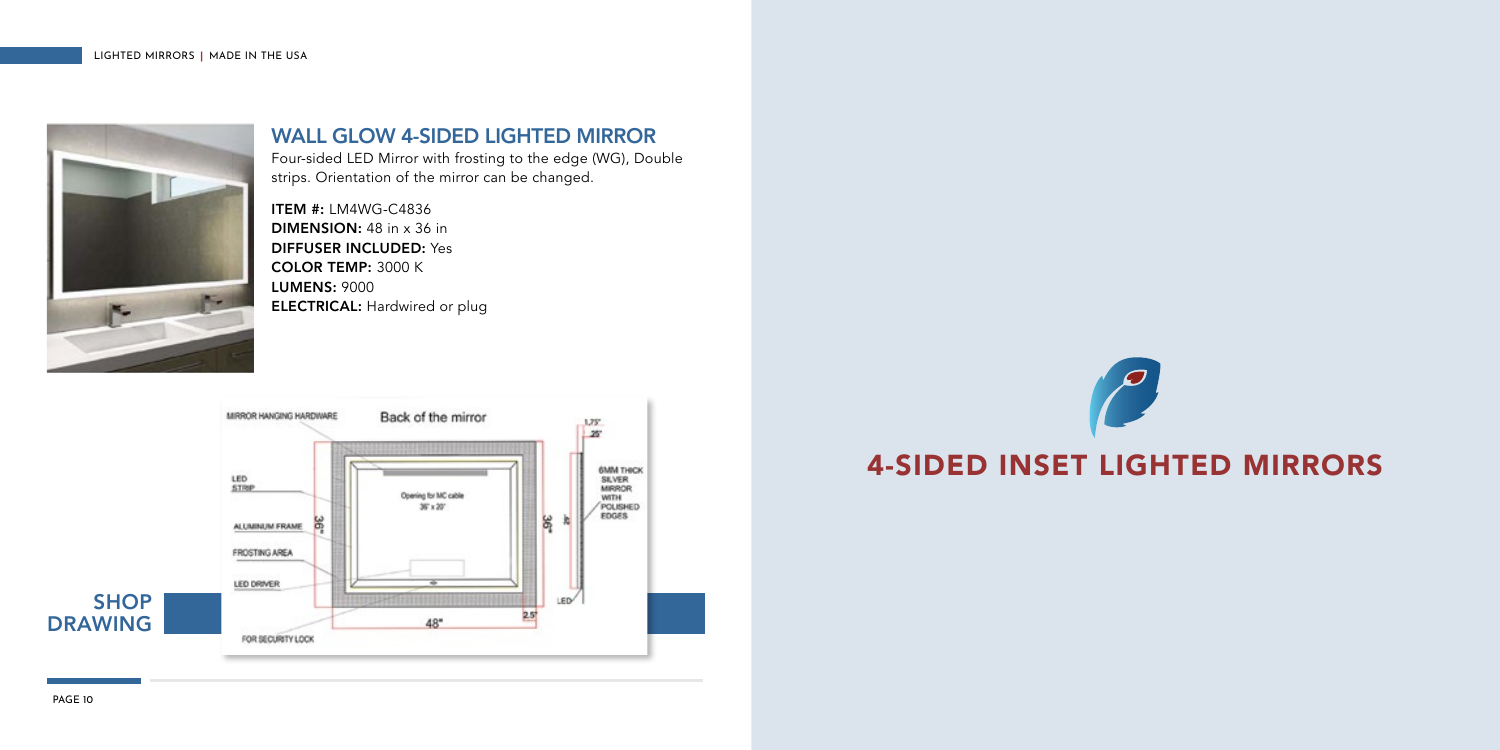

### INSET STYLE 4-SIDED LIGHTED MIRROR

Four-sided LED Mirror with inset style glass, Double strips. Orientation of the mirror can be changed. Security screw included.

**ITEM #: LM4IS-C2436** DIMENSION: 24 in x 36 in DIFFUSER INCLUDED: No COLOR TEMP: 3000 K LUMENS: 6000 ELECTRICAL: Hardwired or plug



**ITEM #: LM4IS-C3636** DIMENSION: 36 in x 36 in DIFFUSER INCLUDED: No COLOR TEMP: 3000 K LUMENS: 7600 ELECTRICAL: Hardwired or plug

### INSET STYLE 4-SIDED LIGHTED MIRROR

Four-sided LED Mirror with inset style glass, Double strips. Orientation of the mirror can be changed. Security screw included.



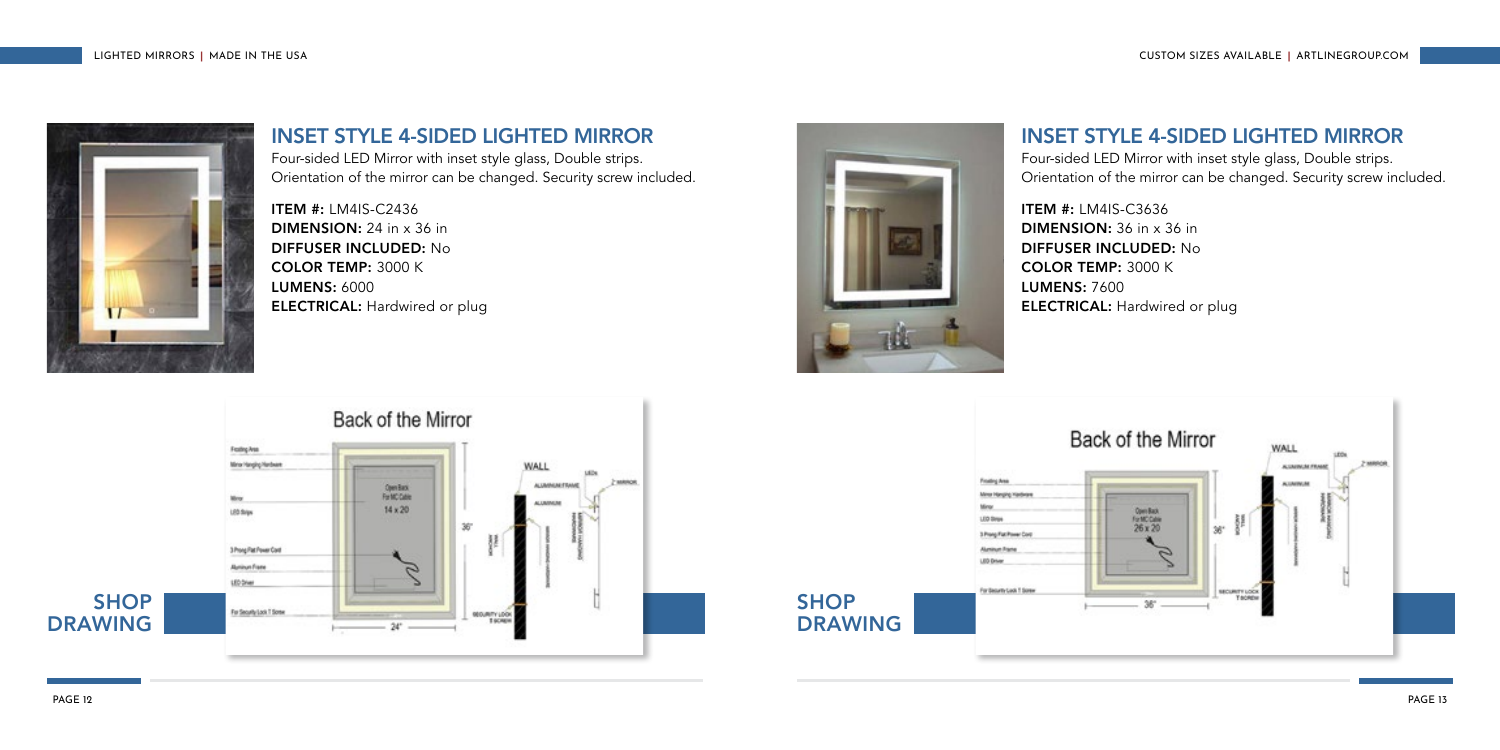

### INSET STYLE 4-SIDED LIGHTED MIRROR

Four-sided LED Mirror with inset style glass, Double strips. Orientation of the mirror can be changed. Security screw included.

**ITEM #: LM4IS-C4836** DIMENSION: 48 in x 36 in DIFFUSER INCLUDED: No COLOR TEMP: 3000 K LUMENS: 9200 ELECTRICAL: Hardwired or plug



**ITEM #: LM4IS-C6036** DIMENSION: 60 in x 36 in DIFFUSER INCLUDED: No COLOR TEMP: 3000 K LUMENS: 10,800 ELECTRICAL: Hardwired or plug

### INSET STYLE 4-SIDED LIGHTED MIRROR

Four-sided LED Mirror with inset style glass, Double strips. Orientation of the mirror can be changed. Security screw included.





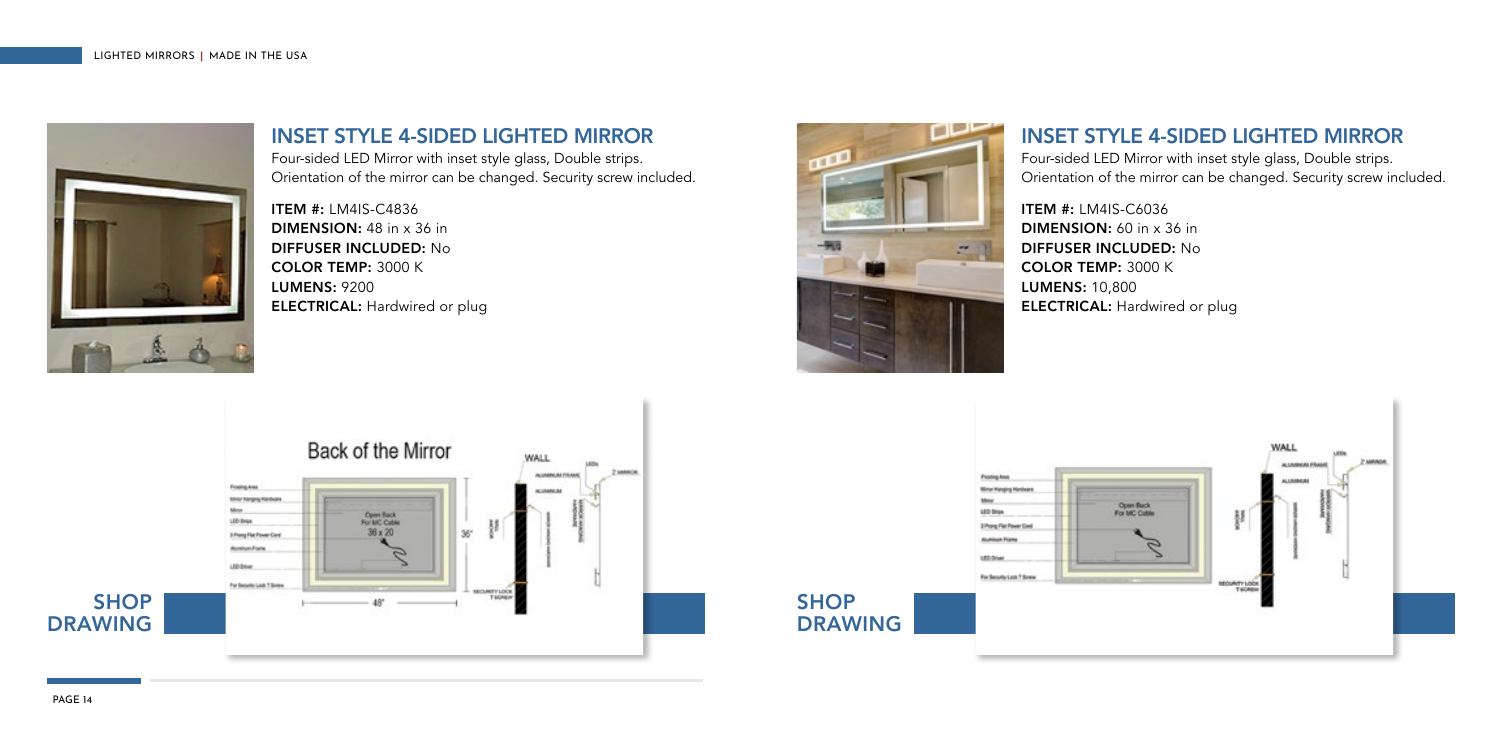### **A** WARNING

### ELECTRICAL WIRE INFORMATION

You can connect the wires that are coming out of the center of the back of the mirror directly to your electrical connection box. The lead contains 3 wires:



- Green = GROUND wire Connect to ground wire in your box.
- White = NEUTRAL wire Connect to the white neutral wire in your box.
- Black = HOT/LIVE wire connect to the black hot wire in your box.

### IMPORTANT SAFETY **INSTRUCTIONS**

If the mirror is with a plug as below, connect the plug into the wall outlet.



## LIGHTED MIRRORS

## INSTALLATION INSTRUCTIONS

Installation and maintenance must be done by a licensed electrician.

Please read these instructions thoroughly before using this product. Save these instructions for future use.

When using an electrical mirror basic precautions should always be followed, including the following:

### A DANGER

To reduce the risk of electric shock, always unplug the furnishing from the electrical outlet before cleaning.

### WARNING RISK OF ELECTRIC SHOCK

This product must be connected to a grounded metal, permanent wiring system, or an equipment-grounding conductor must be run with the circuit conducts and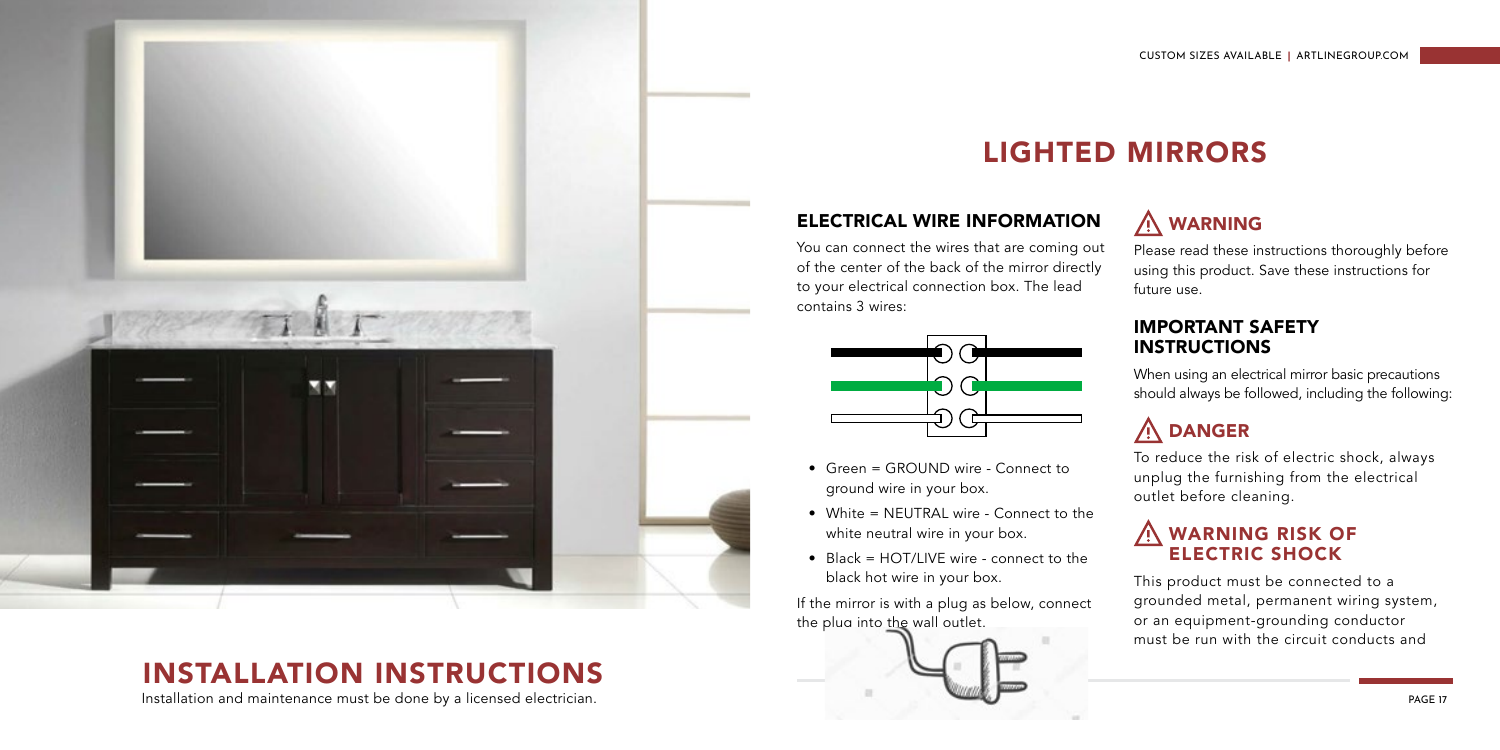connected to the equipment grounding terminal or lead to the product.

DO NOT remove the black triangle plastic corner mirror protectors before assembly of the mirror.

### USER MAINTENANCE INSTRUCTIONS

The user cannot do the maintenance operations by themselves and need to contact the supplier or a qualified electrician.

- Do not strike glass with hard or pointed items.
- Do not allow moisture to come into contact with the lamp.
- Do not use any chemical or abusive cleaner as they may damage the surface of the products.

Cleaning: Mirrors should only be cleaned with glass cleaner and a soft lint free cloth.

### SMALL CHILDREN AND PETS WARNING

After mirror is unpacked, immediately dispose of packaging.

### WARRANTY

**STEP 1: Select the desired** installation orientation. Orientation arrow mark (A) or (B) can be found on the back plate or back of the mirror.

STEP 2: Mark on the wall the exact position of mounting screw holes.

**STEP 3: Install the back plate** on the wall. Make sure it is firmly secured.

This warranty does not cover removal, installation, or freight costs of products. This warranty shall not extend to anyone other than the original purchaser of the Artline Group product. Normal wear and tear, slight black edging, and slight de-silvering are not covered by this warranty. Corrosion or de-silvering on edges of mirrors with frames caused by moisture between the frame and the mirror are not covered by this warranty. Scratches that occur on decorative or structural frames after installation are not covered by this warranty. Artline Group does not warrant its mirrors that include a cutout(s) with a defogger. Blemishes, marks, or light reflections visible behind frames are not covered by this warranty. Artline Group does not warrant that its electronic components to be compatible with future variations and technology standards, automation, light control, wall controls nor does it warrant reverse compatibility of software. It is the purchaser's responsibility to test and verify compatibility.

### INSTALLATION GUIDE

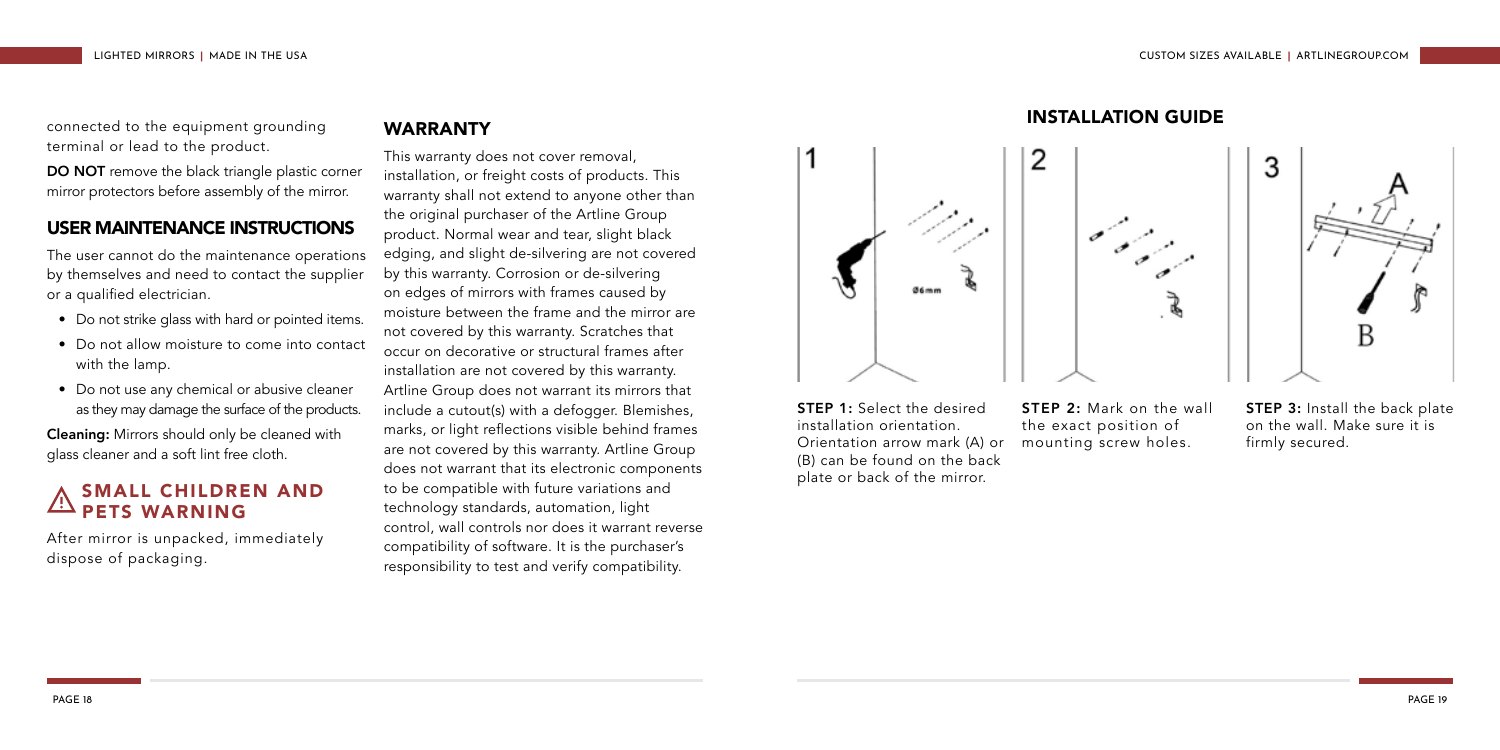



**STEP 4: Insert power plug** into an outlet, or cut the plug if hardwiring is necessary.

**STEP 5: Insert the mirror** onto the back plate cleats. STEP 6: Remove corner protectors, peel off the surface protector sheet, and clean the mirror. Turn on the switch and enjoy your lighted mirror!

6

**Frieding Area Winter Hanging Hardware** OpenBack<br>For MC Cable Maron LED Sings 3 Prong Flat Power Cord Autonum Frame LED Ones For Security Look T Screen





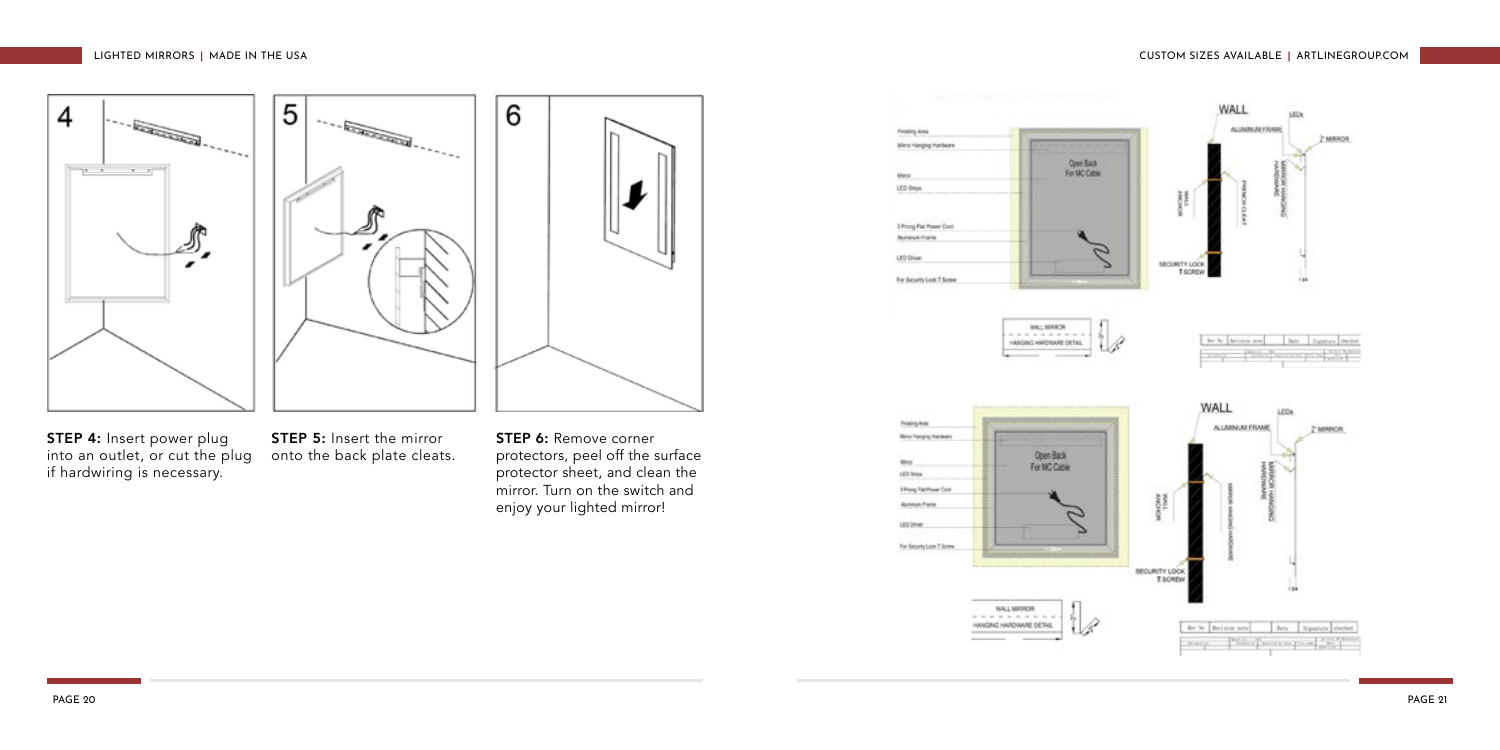